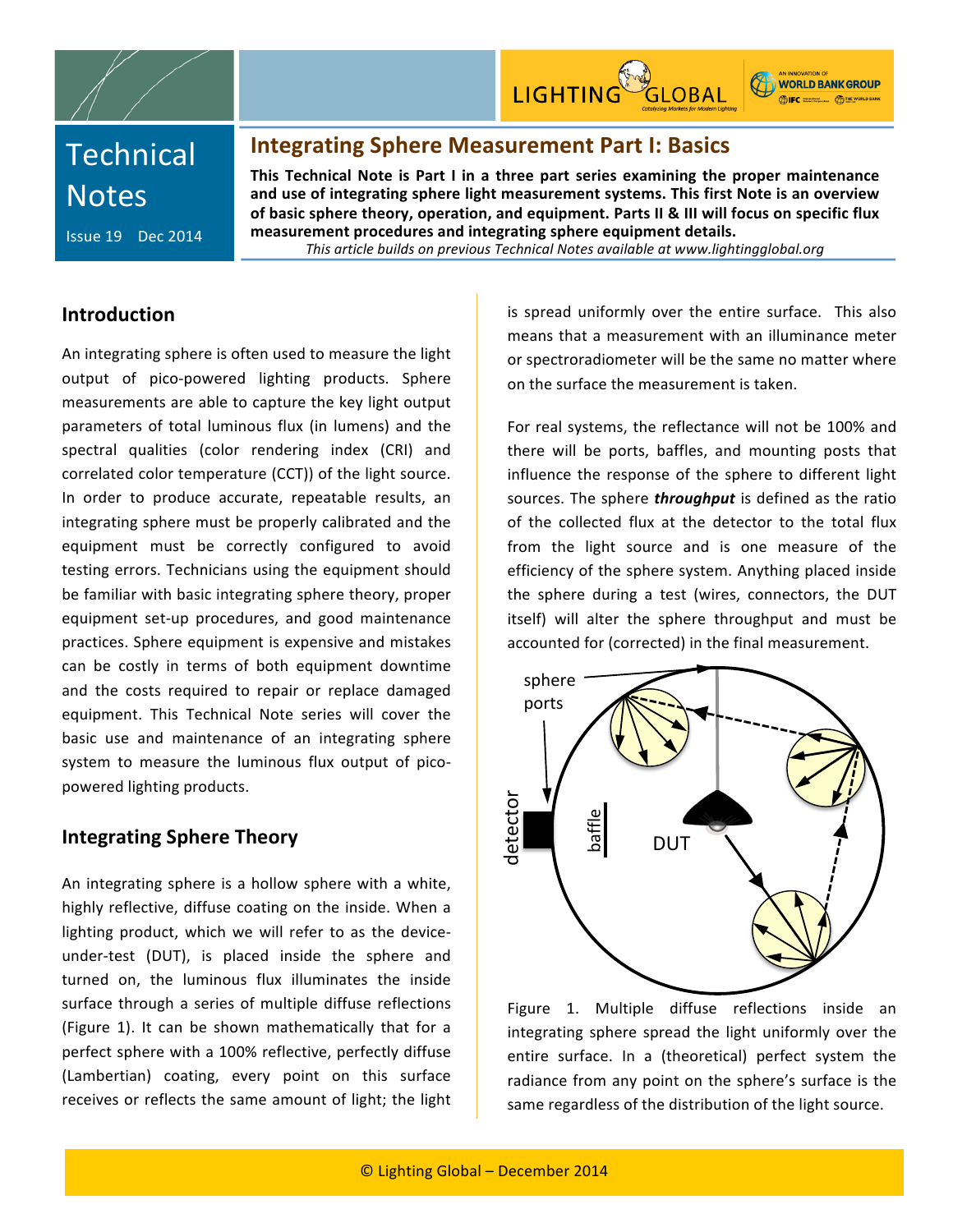## **Integrating Sphere Measurement Part I: Basics Issue 19 December 2014**

#### **Lamp substitution**

An integrating sphere makes relative measurements of luminous flux by comparing the output of a test lamp (i.e. the DUT) to the output of a **standard lamp**. This is called lamp substitution. In practice, a standard lamp of known flux output is placed in the sphere and a measurement is taken. A test lamp is then 'substituted' into the sphere and another measurement taken. The response of the detector during these two tests is then used to calculate the flux output of the test lamp.

#### **Calibration**

The first test with the standard lamp establishes the sphere/detector response to a known flux value. The standard lamp itself is created and tested by another lab and should ultimately be traceable to an official (national) test standard. This calibration process is essential to the proper functioning of an integrating sphere system, and great care must be taken to ensure that the standard lamp and sphere equipment are properly used and maintained. Regular, frequent calibration cycles are a necessary part of normal sphere operation.

#### **Auxiliary correction (self-absorption)**

When a test lamp is placed in the sphere, the throughput is altered from self-absorption of the sphere reflections by the test lamp housing and lens. For pico-powered lighting appliances the throughput is typically lowered because the appliance housing absorbs more light than the standard lamp holder, but this is not always the case. In order to eliminate this self-absorption error, a correction is made using an auxiliary lamp (this is sometimes referred to as an 'AUX correction').

## **Integrating Sphere Equipment**

#### **Sphere coatings**

Highly reflective sphere coatings in the 95-98% range are typical for systems used to test LED light sources. Higher reflectance values help to ensure good spatial integration of the flux from the DUT. Spatial integration (spreading the light uniformly over the sphere wall) is particularly important for LEDs, which often have asymmetrical and sometimes highly focused distributions.

A very high reflectance helps to achieve good sphere throughput and brings the sphere performance closer to the ideal case outlined by basic integrating sphere theory. However, high reflectance paints are also very sensitive to small variations in the sphere environment and equipment. This can lead to significant testing errors, so regular maintenance and accurate calibration are extremely important. Many sphere paints are delicate and must not be touched. Small amounts of airborne dust, not readily visible to the operator, will settle on the bottom of the sphere and cause testing errors. Clean, oil-free compressed air should be used to periodically blow out the inside surface.

#### **Sphere size**

The diameter of the integrating sphere determines the practical limit of the size of the luminaire that can be tested. It is generally recommended that the total surface area of the DUT be less than 2% of the surface area of the sphere wall and that the length of a linear DUT should not exceed 2/3 the diameter of the sphere. Lighting Global has found that a 1-meter sphere diameter is adequate for testing most pico-powered lighting products.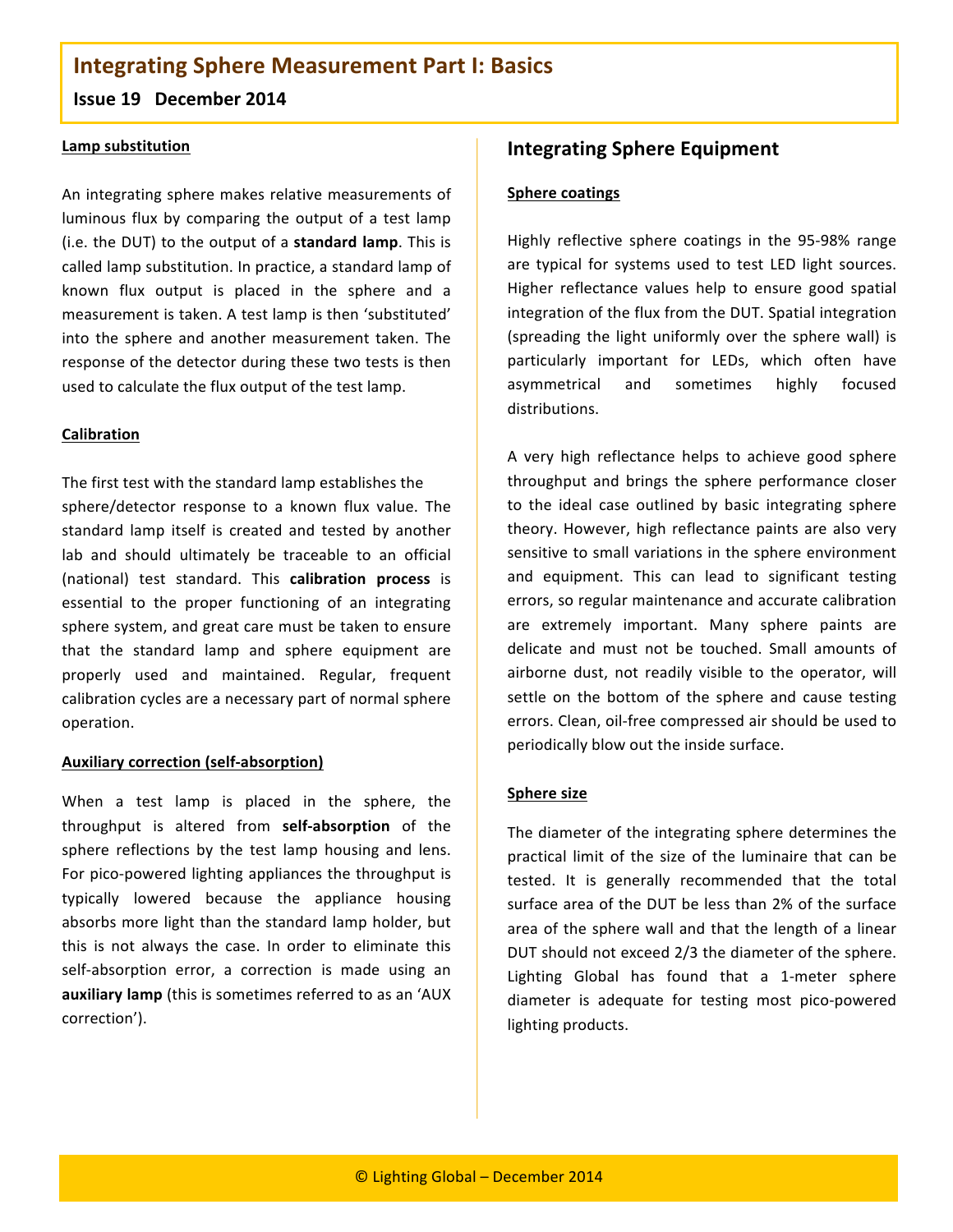## **Integrating Sphere Measurement Part I: Basics**

#### **Issue 19 December 2014**

#### **Detectors**

The light receiver at the detector port is often a diffuse, semi-transparent collector that 'views' the interior surface of the sphere through a port in the sphere wall. The receiver should be coplanar with the sphere wall and exhibit a cosine response to the incoming light. Two types of detectors are commonly used with integrating spheres when measuring LED luminaires:

#### **NSpectroradiometers**

A spectroradiometer (often referred to as a spectrometer) measures radiometric flux in discrete wavelengths and is capable of capturing the spectral power distribution (SPD) of a light source. A fiber optic cable connects a light receiver mounted on the sphere wall (at a port) to the spectrometer, which processes the incoming signal by sending the flux through a diffraction grating and analyzing the individual wavelengths with a charge-coupled device (CCD) detector array. The raw data output of the spectrometer is in counts per wavelength, where the counts correspond to the number of photons received by the CCD array at a particular wavelength. This represents the radiometric power (radiation energy per wavelength) of the light source. Software is then used to make the  $V(\lambda)$  correction for this radiation, and the output can then be display in photometric terms.  $V(\lambda)$  is the luminosity function and describes the spectral sensitivity of human vision. This is used to convert radiometric (energy) values to photometric (human vision) values.

#### **NPhotometers**

Photometer detectors were commonly used for light measurement in integrating spheres before the advent of white LED light sources. The explosive growth of LED lighting technologies and advances in low-cost spectroradiometers have encouraged a transition away from photometer detectors and towards

spectroradiometers. The color measurement capabilities of spectroradiometers are very well suited to the analysis of LED sources, though photometer detectors are still widely used and completely appropriate for this type of measurement.

A photometer head is placed directly on the sphere wall through a port. The detector element is similar to those found in illuminance meters, and may or may not include color measurement capabilities. The diffuse filter on the detector is responsible for the  $V(\lambda)$ photopic correction and the output will be in photometric terms. The  $V(\lambda)$  correction accuracy for the filter is critical in avoiding errors, particularly in the blue portion of the visible spectrum (430-470 nm) where there is often a spike in the LED output and the filter may exhibit a higher degree of inaccuracy.

#### **Baffles**

Baffles are used to prevent direct viewing of the DUT light source by the detector. Missing a baffle would lead to incorrect irradiance readings at the detector's receiver head because the radiance of the sphere wall and the direct radiant component of the DUT would combine to form an elevated reading. The baffle should be just large enough to completely block light from the DUT to the detector. Some sphere systems have different baffles that can be switched out for use with different DUTs. Detector baffles are typically placed by the sphere manufacturer and should be  $2/3$  to  $1/2$  the distance between the DUT and detector (closer to the detector).

#### **Lamp standards and auxiliary lamps**

Quartz tungsten halogen (QTH) lamps are typically used as standards for calibrating an integrating sphere. The flux output of a QTH lamp is smooth and continuous through the visible spectrum (380 -780 nm), and the output of a properly seasoned lamp is stable and repeatable for an adequate period of the lamp's